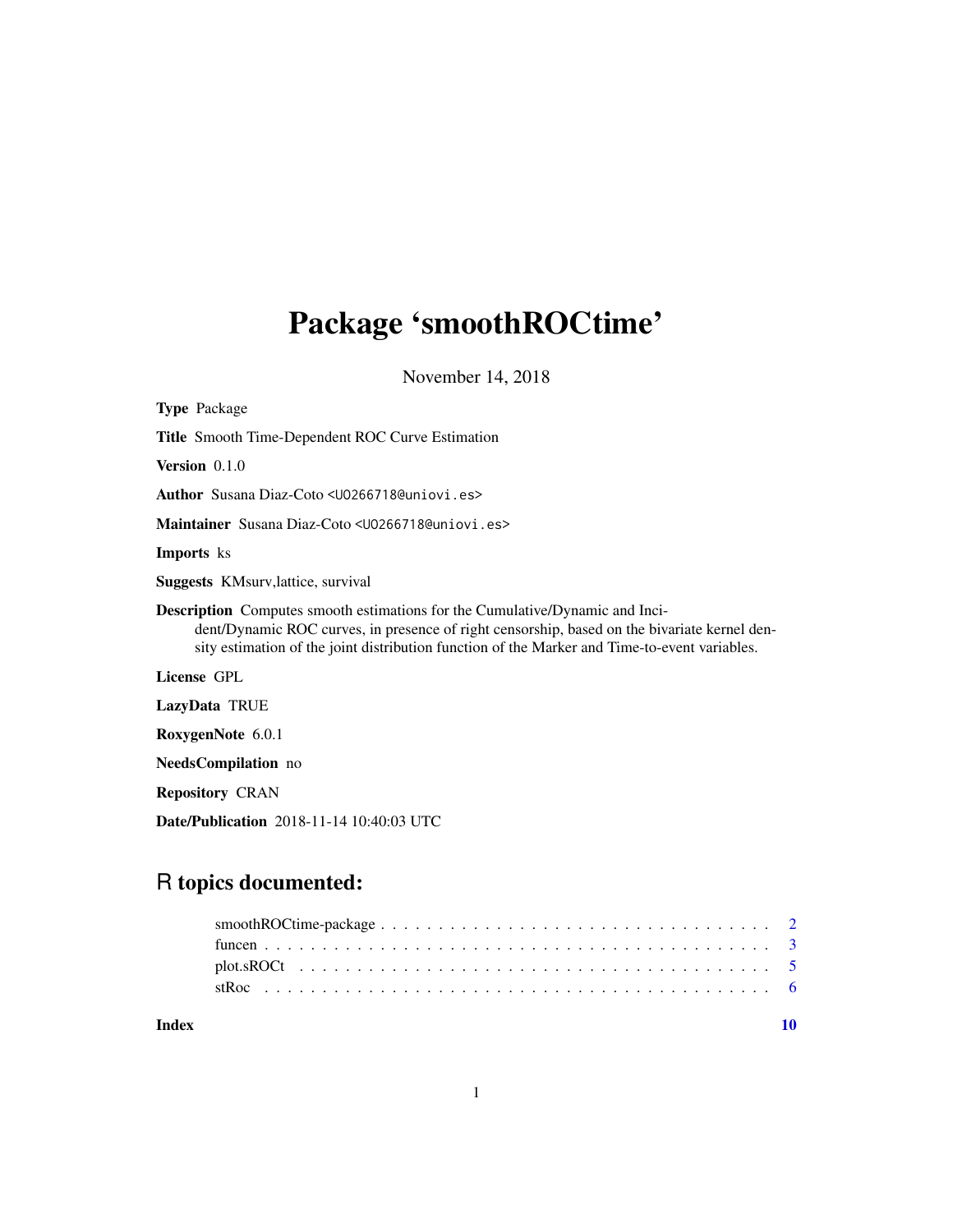<span id="page-1-0"></span>smoothROCtime-package *Smooth Time-Dependent ROC Curve Estimation*

#### **Description**

Computes smooth estimations for the Cumulative/Dynamic and Incident/Dynamic ROC curves, in presence of right censorship, based on the bivariate kernel density estimation of the joint distribution function of the Marker and Time-to-event variables.

#### Details

- [funcen](#page-2-1): Bivariate kernel density estimation of the joint density function of the (marker, time−  $to - event)$  variable.
- [stRoc](#page-5-1): Smooth estimations for Cumulative/Dynamic and Incident/Dynamic ROC curves.
- [plot.sROCt](#page-4-1): Plots of Cumulative/Dynamic and Incident/Dyanmic ROC curve estimations.

#### Author(s)

Susana Diaz-Coto <UO266718@uniovi.es>

Maintainer: Susana Diaz-Coto <UO266718@uniovi.es>

#### References

P. Martinez-Camblor and J. C. Pardo-Fernandez. Smooth time-dependent receiver operating characteristic curve estimators. Statistical Methods in Medical Research, 27(3):651-674, 2018. [https:](https://doi.org/10.1177/0962280217740786) [//doi.org/10.1177/0962280217740786](https://doi.org/10.1177/0962280217740786).

P. Martinez-Camblor, G. F-Bayon, and S. Perez-Fernandez. Cumulative/dynamic ROC curve estimation. JOURNAL of Statistical Computation and Simulation, 86(17):3582-3594, 2016. [https:](https://doi.org/10.1080/00949655.2016.1175442) [//doi.org/10.1080/00949655.2016.1175442](https://doi.org/10.1080/00949655.2016.1175442).

T. Duong. Bandwidth matrices for multivariate kernel density estimation. Ph.D. Thesis, University of Western, Australia, 2004.

L. Li, T. Green, and B. Hu. A simple method to estimate the time-dependent receiver operating characteristic curve and the area under the curve with right censored data. Statistical Methods in Medical Research, 27(8), 2016. <https://doi.org/10.1177/0962280216680239>.

#### See Also

CRAN package [ks](#page-0-0) is used in this package.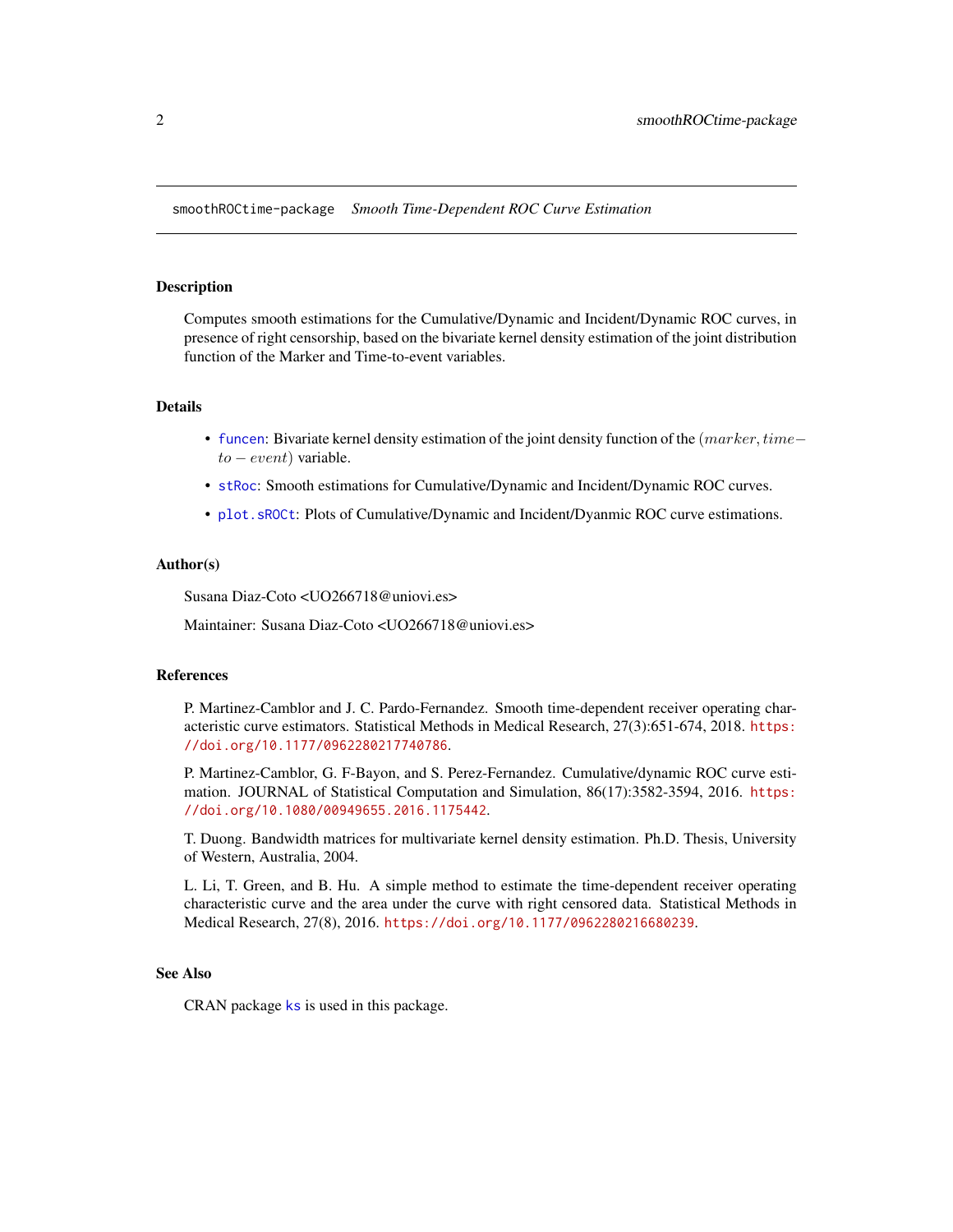#### <span id="page-2-1"></span><span id="page-2-0"></span>Description

Computes the kernel density estimation of the bivariate vector (marker, time  $-$  to  $-$  event) with the time-to-event variable subject to right censorship, according to the procedure exposed in [https:](https://doi.org/10.1177/0962280217740786) [//doi.org/10.1177/0962280217740786](https://doi.org/10.1177/0962280217740786).

#### Usage

funcen(data, H, bw, adj, ...)

#### Arguments

| data      | matrix with three columns: time-to-event, censoring status (0=censored)1=uncensored)<br>and marker.                                                                                                                                                                                                                                                                                                                 |
|-----------|---------------------------------------------------------------------------------------------------------------------------------------------------------------------------------------------------------------------------------------------------------------------------------------------------------------------------------------------------------------------------------------------------------------------|
| H         | 2x2 bandwidth matrix when it is specified in an explicit way.                                                                                                                                                                                                                                                                                                                                                       |
| bw        | method for computing the bandwidth matrix. Most of the methods included in<br>the kde function can be used: Hpi, Hpi.diag, Hlscv, Hlscv.diag, Hbcv, Hbcv.diag,<br>Hscv, Hscv.diag, Hucv and Hucv.diag. Other considered methods are naive.pdf<br>$(\text{diag}(N^{\wedge}-1/5, N^{\wedge}-1/5)^{\wedge}2)$ and naive.cdf $(\text{diag}(N^{\wedge}-1/3, N^{\wedge}-1/3)^{\wedge}2)$ , where N is<br>the sample size. |
| adi       | adjusment parameter for calculating the bandwidth matrix. Default value 1.                                                                                                                                                                                                                                                                                                                                          |
| $\ddotsc$ | kde function arguments can also be used for specifying the way in which the<br>kernel density function estimation should be computed.                                                                                                                                                                                                                                                                               |

#### Details

The matrix of bandwidths can be defined by using H=matrix() or automatically selected by the method indicated in bw.

Given the matrix of bandwidths, H, the argument adj modifies it and the final computed matrix is adj^2 H.

If H is missing, the naive.pdf method is used for obtaining the kernel density estimation.

Function funcen generates, from the original set of data, a collection of pseudodata through an iterative weights allocation process, with two main goals: keep the information from the censored observations represented in the sample and prepare data so they can be used as incoming parameters in the [kde](#page-0-0) function included in the ks package. A weighted kernel density estimation is therefore finally computed.

There should be at least two uncensored observations for computing the density estimation.

Omitted parameters are considered to be the default ones in the [kde](#page-0-0) function.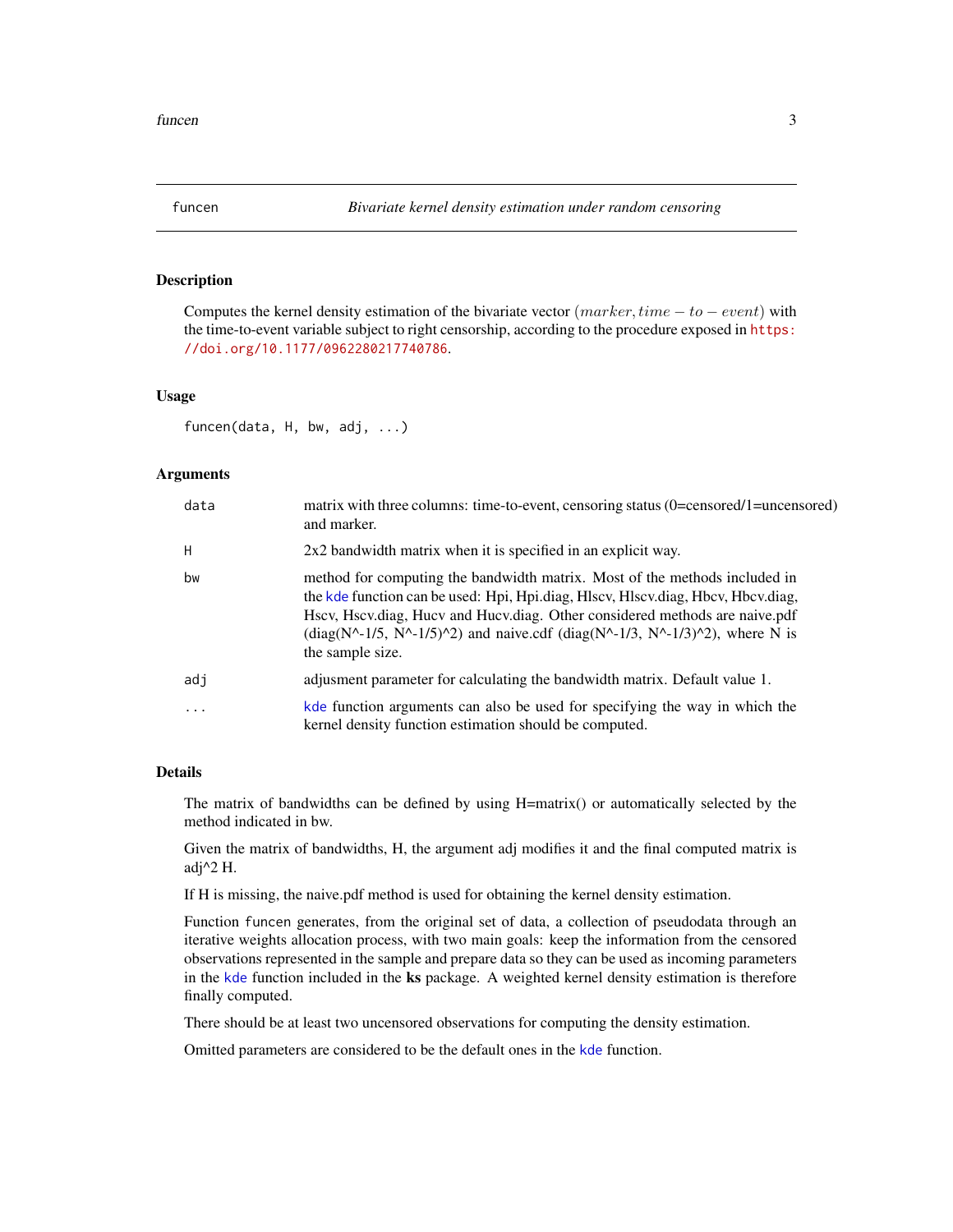#### <span id="page-3-0"></span>Value

An object of class [kde](#page-0-0) is returned. It is a list where the most relevant values are:

| $\mathsf{x}$ | matrix containing the pseudodata values. It has two columns: marker and time-<br>to-event. |
|--------------|--------------------------------------------------------------------------------------------|
| eval.points  | list of points where the bivariate kernel estimation is calculated.                        |
| estimate     | values of the density estimation.                                                          |
| H            | bandwidth matrix.                                                                          |
| names        | variable names.                                                                            |
| W            | weights calculated by the function and allocated to pseudodata.                            |

#### References

P. Martinez-Camblor and J. C. Pardo-Fernandez. Smooth time-dependent receiver operating characteristic curve estimators. Statistical Methods in Medical Research, 27(3):651-674, 2018. [https:](https://doi.org/10.1177/0962280217740786) [//doi.org/10.1177/0962280217740786](https://doi.org/10.1177/0962280217740786).

T. Duong. Bandwidth matrices for multivariate kernel density estimation. Ph.D. Thesis, University of Western, Australia, 2004. <http://www.mvstat.net/tduong>.

#### Examples

```
library(smoothROCtime)
require(KMsurv)
require(lattice)
```
data(kidtran)

```
# Preparing data: a logarithmic transformationof the time-to-event variable is made
 DT <- cbind(log(kidtran$time),kidtran$delta,kidtran$age)
 n <-length(log(kidtran$time))
```

```
# Directly definition of the bandwidth matrix
 H <- diag((c(sd(kidtran$age),sd(log(kidtran$time)))*n^(-0.2))^2)
```
# Kernel density function estimation density <- funcen(data=DT,H=H)

```
# Plot graphics
```

```
wireframe(density$estimate, row.values=density$eval.points[[1]],
          column.values=density$eval.points[[1]],zlab="density")
contour(x=density$eval.points[[1]],
        y=density$eval.points[[2]],
        z=density$estimate,
        ylim=c(6,10))
```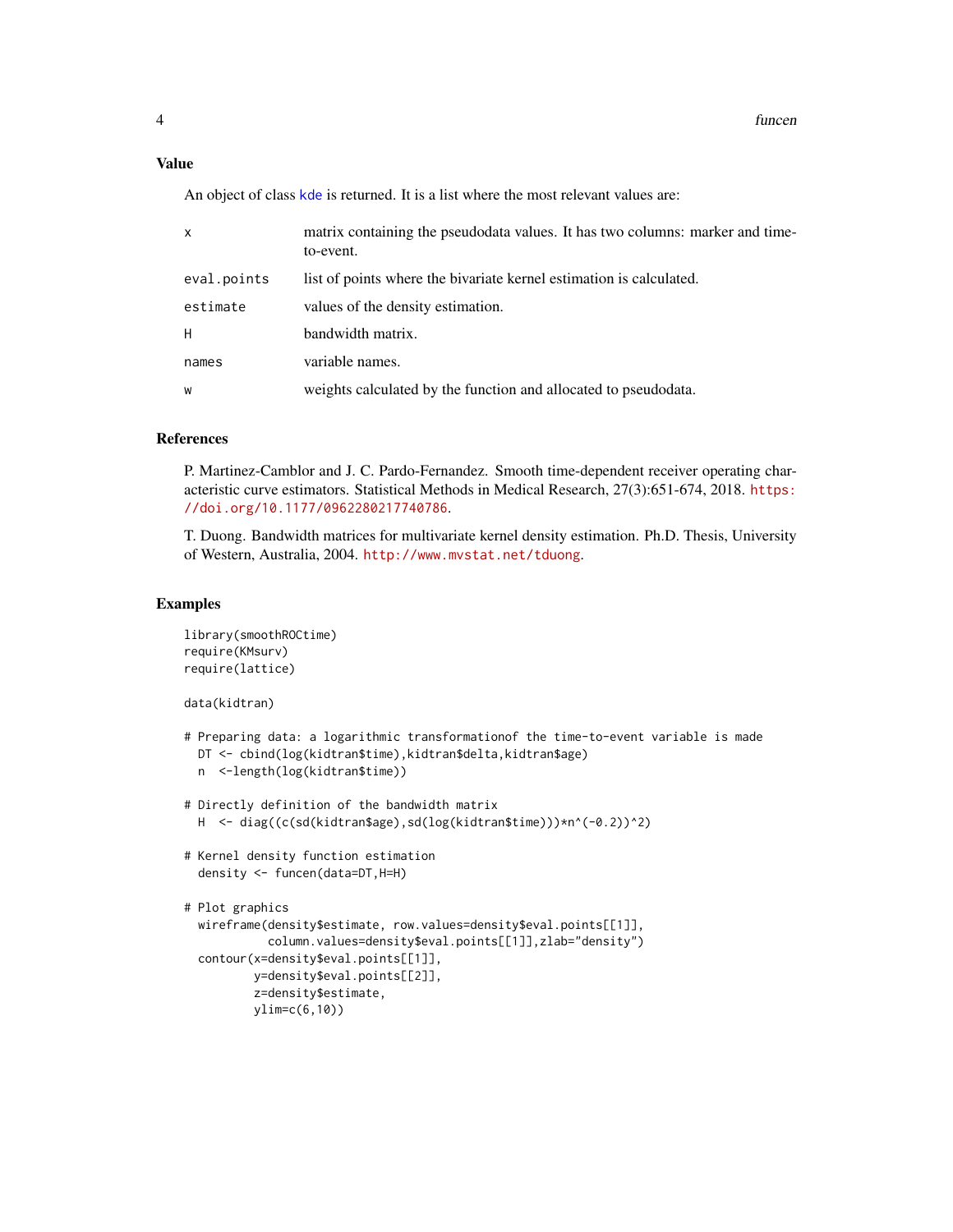<span id="page-4-1"></span><span id="page-4-0"></span>

#### Description

Plots of both Cumulative and Incident/Dynamic ROC curve estimations, provided by function [stRoc](#page-5-1).

#### Usage

```
## S3 method for class 'sROCt'
plot(x, tcr, xlab, ylab, type = "l", lwd = 5, ...)
```
# Arguments

| $\times$ | object of class sROCt generated with stRoc function and containing the esti-<br>mations of the time-dependent ROC curves for one single point or a vector of<br>points. |
|----------|-------------------------------------------------------------------------------------------------------------------------------------------------------------------------|
| tcr      | type of time-dependent ROC curve estimation that will be plotted:                                                                                                       |
|          | • "C" for Cumulative/Dynamic,                                                                                                                                           |
|          | • "I" for Incident/Dynamic,                                                                                                                                             |
|          | • "B" for Both time-dependent ROC curve estimations.                                                                                                                    |
| xlab     | a tittle for the x axis. The default value is "False - Positive Rate".                                                                                                  |
| ylab     | a tittle for the y axis. The default value is "True - Negative Rate".                                                                                                   |
| type     | what type of plot is going to be drawn. The default value is "I" and a line will be<br>plotted.                                                                         |
| lwd      | line width. As a default value "5" is taken.                                                                                                                            |
| $\cdots$ | plot function arguments can also be used for customizing the plot.                                                                                                      |

### Details

Parameter tcr is mandatory with no default values. If a "B" is indicated and the [sROCt](#page-5-1) object placed as x parameter contains only one type of time-dependent ROC curve estimation, an error message will be returned. Another error message will appear in case of placing either "C" or "I" when the [sROCt](#page-5-1) object does not contain the suitable ROC curve estimation.

When one single type of ROC curve estimation is chosen, one graphic will be drawn for each point of time in the [sROCt](#page-5-1) object, having as many independent plots as number of points of time. Graphic parameters like axis labels or line width will be the same for all the plots.

In case of choosing both time-dependent ROC curve estimations, they will be plotted in a single graphic for each point of time in [sROCt](#page-5-1) object. As before, we will have as many independent plots as points of time and the graphic parameters will be the same in all plots.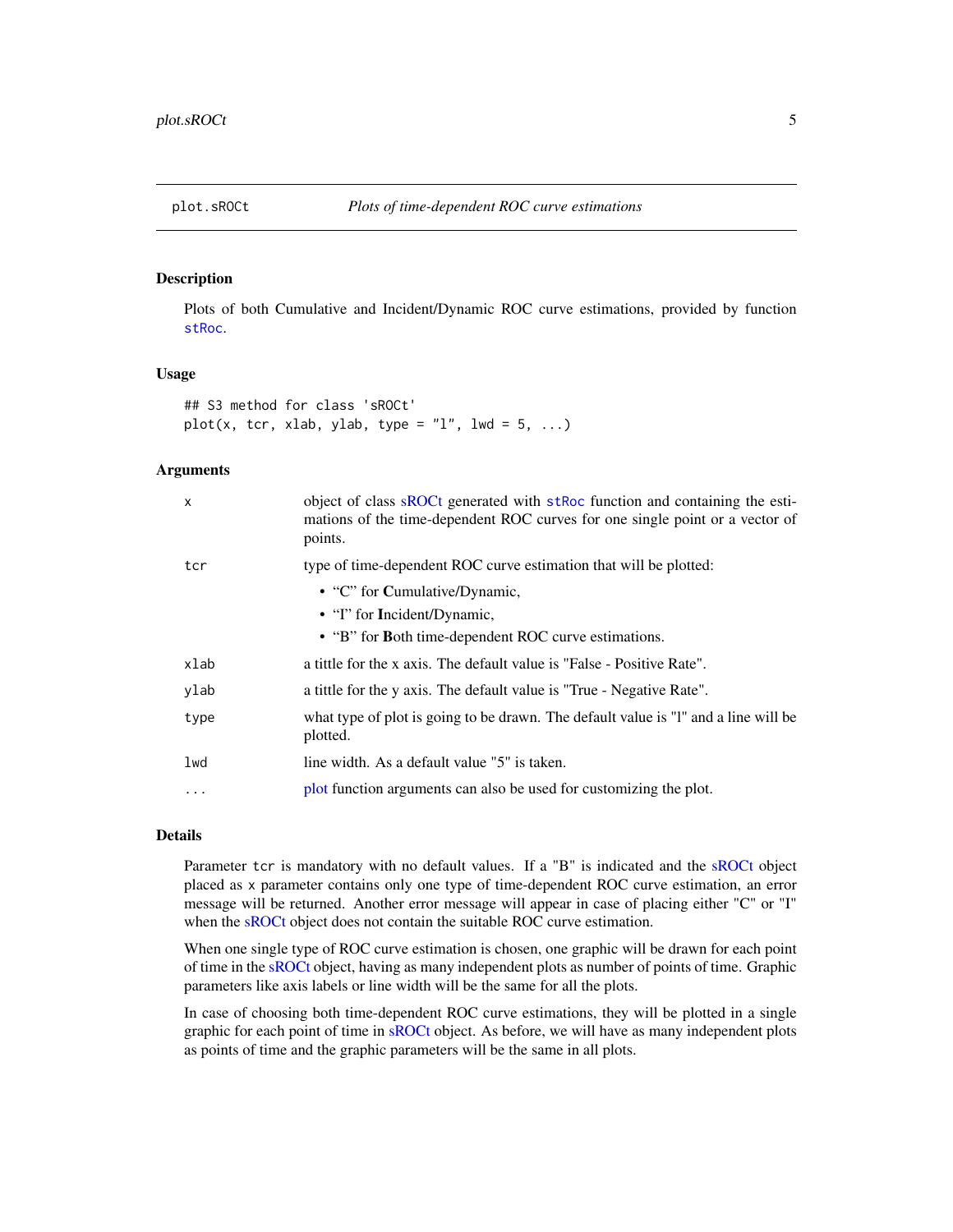#### Examples

```
library(smoothROCtime)
require(survival)
# Monoclonal Gammapothy of Undetermined Significance dataset
 data(mgus)
# Time-to-event
 time <- ifelse(is.na(mgus$pctime), mgus$futime,mgus$pctime)
# Status
 status <- ifelse(is.na(mgus$pctime), 0, 1)
# Preparing data
 DT <-as.data.frame(cbind(log(time), status, mgus$alb))
 colnames(DT) <- c("futime", "pcm", "alb")
 dta <- na.omit(cbind(DT$futime, DT$pcm, -DT$alb))
# Point of Time
 t10 \leftarrow log(10*365.25) # ten years in logarithm scale
# Cumulative/Dynamic and Incident dynamic ROC curve estimations at t=10 years
  rcu <- stRoc(data=dta, t=t10, tcr="B", meth = "1", verbose=TRUE)
# Plots of both ROC curve estimations
 plot(rcu, tcr="B", frame=FALSE)
```
<span id="page-5-1"></span>stRoc *Smooth Time-dependent ROC curve estimations*

#### Description

Provides smooth estimations of Cumulative/Dynamic (C/D) and Incident/Dynamic (I/D) ROC curves in presence of rigth censorship and the corresponding Areas Under the Curves (AUCs), at a single point of time or a vector of points.

- The function computes two different procedures to obtain smooth estimations of the C/D ROC curve. Both are based on the kernel density estimation of the joint distribution function of the marker and time-to-event variables, provided by [funcen](#page-2-1) function. The first method, to which we will refere as **smooth method**, is carried out according to the methodology proposed in <https://doi.org/10.1177/0962280217740786>. The second one uses this estimation of the joint density function of the variables marker and time-to-event for computing the weights or probabilities allocated to censored observations (undefined individuals) in <https://doi.org/10.1080/00949655.2016.1175442> and [https://doi.org/10.1177/](https://doi.org/10.1177/0962280216680239) [0962280216680239](https://doi.org/10.1177/0962280216680239). It will be referred as p-kernel method.
- In case of the I/D ROC curve, a smooth approximation procedure (smooth method) is computed based as well on the kernel density estimation of the joint distribution function of the marker and time-to-event variables proposed in <https://doi.org/10.1177/0962280217740786>

<span id="page-5-0"></span>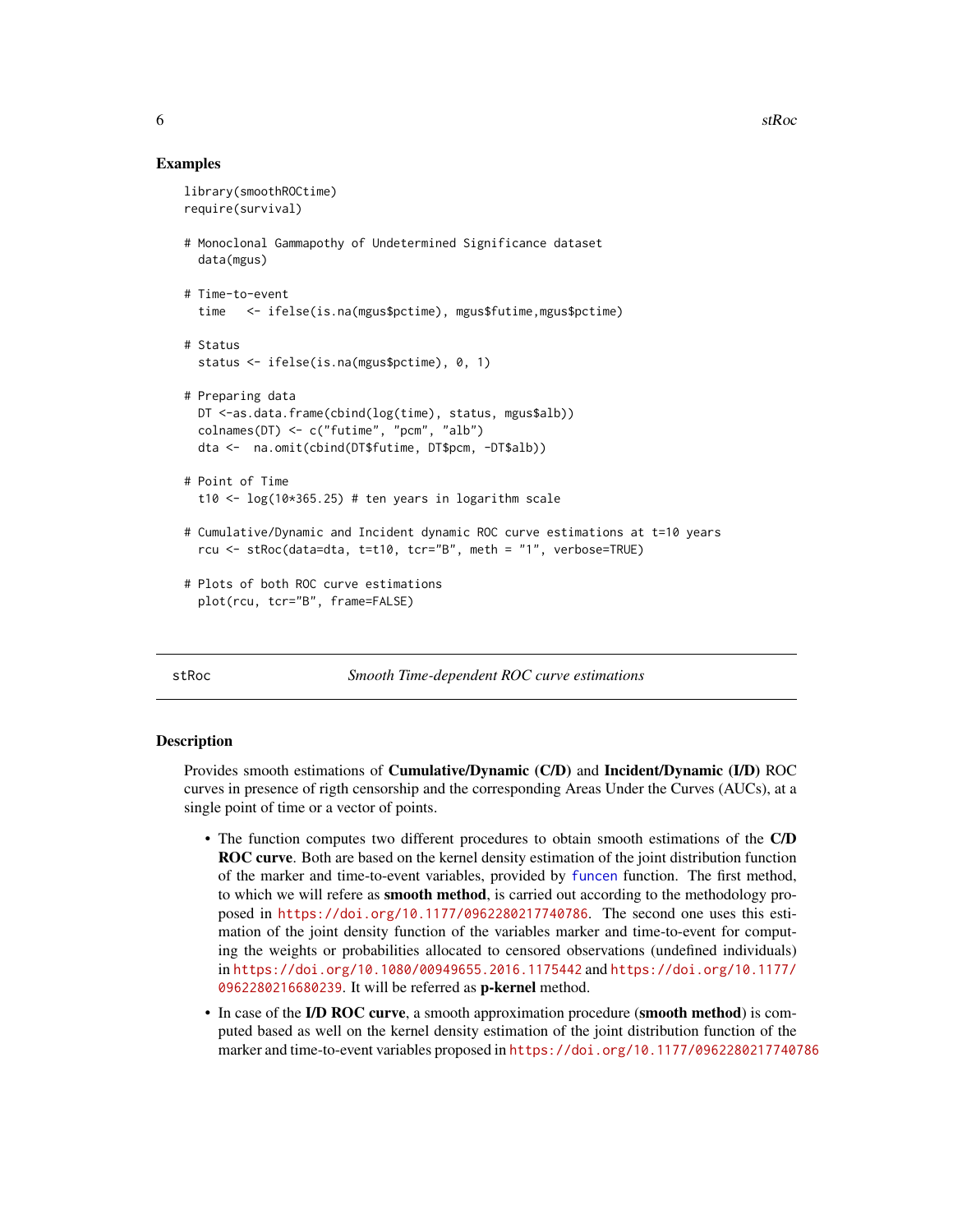#### <span id="page-6-0"></span>stRoc 7

# Usage

stRoc(data, t, H, bw, adj, tcr, meth, ...)

#### Arguments

| data | matrix of data values with three columns: time-to-event, censoring status (0=cen-<br>sored/1=uncensored) and marker.                                                                                                                                                                                                                                                                                                   |
|------|------------------------------------------------------------------------------------------------------------------------------------------------------------------------------------------------------------------------------------------------------------------------------------------------------------------------------------------------------------------------------------------------------------------------|
| t    | point of time or vector of points where the time-dependent ROC curve is esti-<br>mated.                                                                                                                                                                                                                                                                                                                                |
| H    | 2x2 bandwidth matrix.                                                                                                                                                                                                                                                                                                                                                                                                  |
| bw   | procedure for computing the bandwidth matrix. Most of the methods included at<br>the kde function can be used: Hpi, Hpi.diag, Hlscv, Hlscv.diag, Hbcv, Hbcv.diag,<br>Hscv, Hscv.diag, Hucv and Hucv.diag. Other considered methods are naive.pdf<br>$(\text{diag}(N^{\wedge}-1/5, N^{\wedge}-1/5)^{\wedge}2)$ and naive.cdf $(\text{diag}(N^{\wedge}-1/3, N^{\wedge}-1/3)^{\wedge}2)$ , where N is<br>the sample size. |
| adj  | adjusment parameter for calculating the bandwidth matrix. Default value 1.                                                                                                                                                                                                                                                                                                                                             |
| tcr  | type of time-dependent ROC curve estimation that will be estimated:                                                                                                                                                                                                                                                                                                                                                    |
|      | • "C" for Cumulative/Dynamic,                                                                                                                                                                                                                                                                                                                                                                                          |
|      | • "I" for Incident/Dynamic,                                                                                                                                                                                                                                                                                                                                                                                            |
|      | • "B" for Both time-dependent ROC curve estimations.                                                                                                                                                                                                                                                                                                                                                                   |
| meth | method for computing the estimation of the C/D ROC curve. The suitable values<br>are:                                                                                                                                                                                                                                                                                                                                  |
|      | • "1" for the smooth method,                                                                                                                                                                                                                                                                                                                                                                                           |
|      | • "2" for the p-kernel method.                                                                                                                                                                                                                                                                                                                                                                                         |
|      | As default value the smooth method is taken.                                                                                                                                                                                                                                                                                                                                                                           |
| .    | kde function arguments can be used for estimating the bivariate kernel density<br>function.                                                                                                                                                                                                                                                                                                                            |

## Details

Function [funcen](#page-2-1) is called from each execution of function stRoc, in order to compute the kernel density estimation of the joint distribution of the (Marker, Time-to-event) variable, therefore, the input parameters in [funcen](#page-2-1) are input parameters as well in stRoc and the same considerations apply.

The matrix of bandwidths can be defined by using H=matrix() or automatically selected by the method indicated in bw.

Given the matrix of bandwidths, H, the argument adj modifies it and the final matrix is adj^2 H.

If H is missing, the naive.pdf method is used.

If tcr is missing the C/D ROC curve estimation will be computed with the method indicated in meth.

If no value has been placed in meth the smooth method will be used. The I/D ROC curve estimation will be always computed with the smooth method.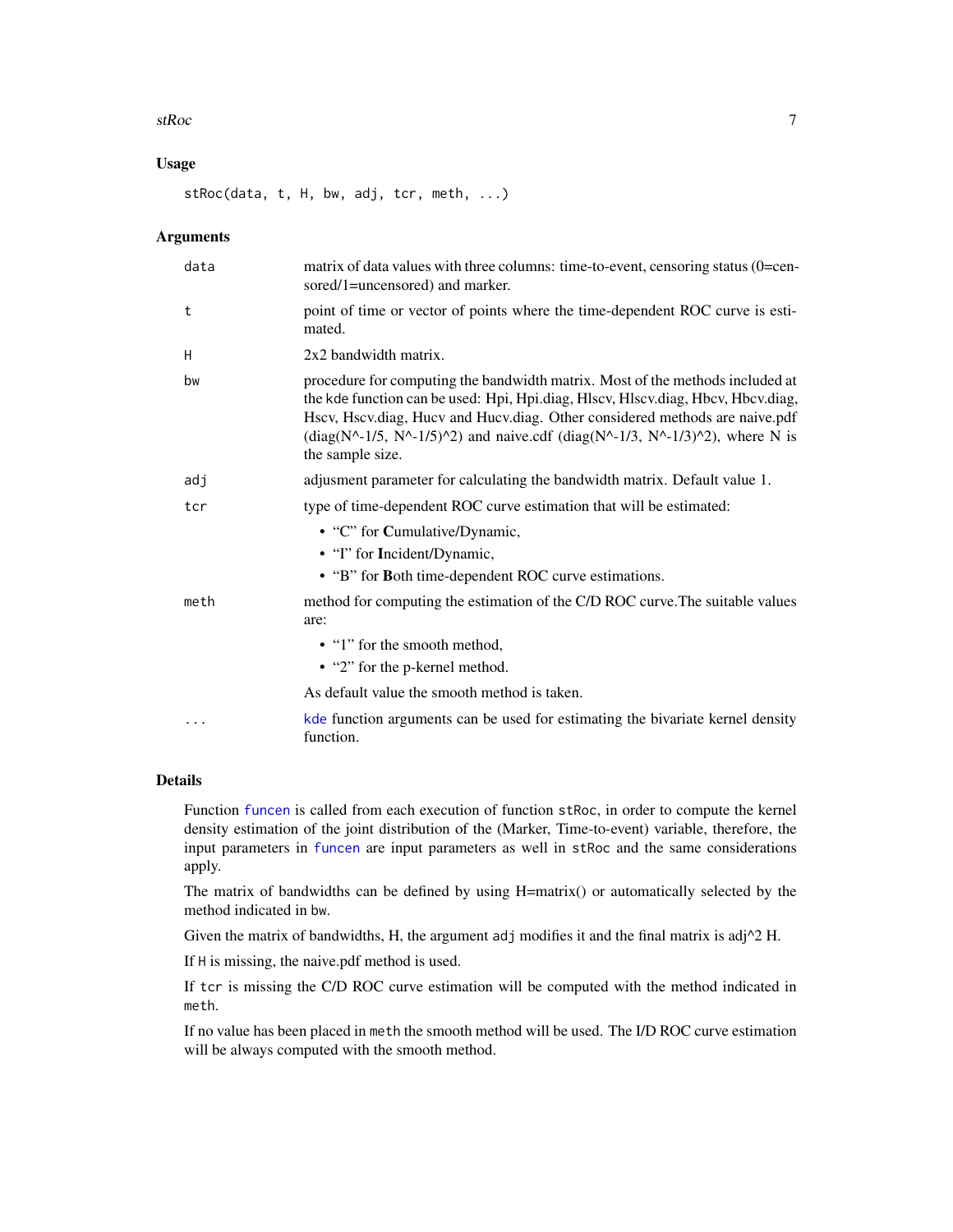#### Value

An object of class sROCt is returned. It is a list with the following values:

| th        | considered thresholds for the marker.                                                                                                                                                               |
|-----------|-----------------------------------------------------------------------------------------------------------------------------------------------------------------------------------------------------|
| <b>FP</b> | false-positive rate calculated at each point in th.                                                                                                                                                 |
| <b>TP</b> | true-positive rate estimated at each point in th.                                                                                                                                                   |
| p         | points where the time-dependent ROC curve is evaluated.                                                                                                                                             |
| R         | time-dependent ROC curve values computed at p.                                                                                                                                                      |
| t         | time/s at which each time-dependent ROC curve estimation is computed. Each<br>point ot time will appear as many times as the length of the vector of points p.                                      |
| auc       | area under the corresponding time-dependent ROC curve estimation. As in the<br>previous case, each value appears as many times as the length of the vector of<br>points p.                          |
| tcr       | type of time-dependent ROC curve estimation computed,                                                                                                                                               |
|           | • "C" - Cumulative/Dynamic.<br>• "I" - Incident/Dynamic.                                                                                                                                            |
|           | For each computed time-dependent ROC curve estimation this value is repeated<br>as many times as the length of p.                                                                                   |
| Pi        | probabilities calculated for the individuals in the sample if the p-kernel method<br>has been used for the estimation of the C/D ROC curve. This element is a matrix<br>with the following columns: |
|           | • time - single point of time at which the estimation each the C/D ROC curve<br>has been computed.                                                                                                  |
|           | • obvt - observed times for the individuals in the sample.                                                                                                                                          |
|           | • p - estimations of the probabilities computed and allocated to each subject.                                                                                                                      |

# References

P. Martinez-Camblor and J. C. Pardo-Fernandez. Smooth time-dependent receiver operating characteristic curve estimators. Statistical Methods in Medical Research, 27(3):651-674, 2018.[https:](https://doi.org/10.1177/0962280217740786) [//doi.org/10.1177/0962280217740786](https://doi.org/10.1177/0962280217740786).

P. Martinez-Camblor, G. F-Bay?n, and S. P?rez-Fern?ndez. Cumulative/dynamic ROC curve estimation. JOURNAL of Statistical Computation and Simulation, 86(17):3582-3594, 2016. [https:](https://doi.org/10.1080/00949655.2016.1175442) [//doi.org/10.1080/00949655.2016.1175442](https://doi.org/10.1080/00949655.2016.1175442).

L. Li, T. Green, and B. Hu. A simple method to estimate the time-dependent receiver operating characteristic curve and the area under the curve with right censored data. Statistical Methods in Medical Research, 27(8), 2016. <https://doi.org/10.1177/0962280216680239>.

T. Duong. Bandwidth matrices for multivariate kernel density estimation. Ph.D. Thesis, University of Western, Australia, 2004. <http://www.mvstat.net/tduong>.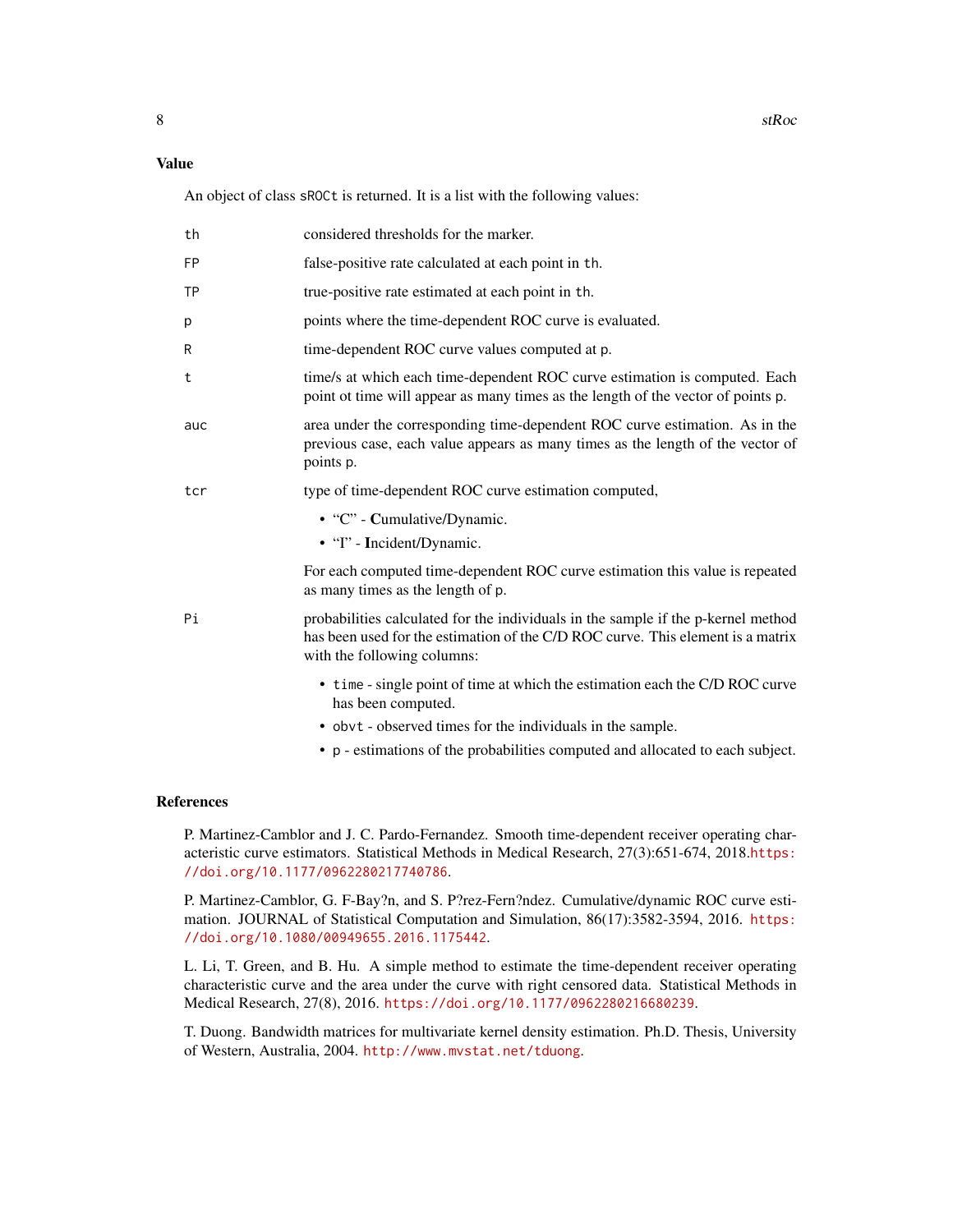stRoc 9

# Examples

library(smoothROCtime) require(KMsurv)

data(kidtran)

- # Preparing data: a logarithmic transformation of the time-to-event variable is made DT <- cbind(log(kidtran\$time),kidtran\$delta,kidtran\$age)
- # Point of Time t5 <- log(5\*365.25) # five years in logarithm scale
- # Cumulative/dynamic ROC curve estimation rcd <- stRoc(data=DT, t=t5, bw="Hpi", tcr="C", meth=2)
- # Plot graphic plot(rcd\$p, rcd\$ROC, type="l", lwd=5, main="C/D ROC",xlab="FPR",ylab="TPR") lines(c(0,1),c(0,1),lty=2,col="gray")